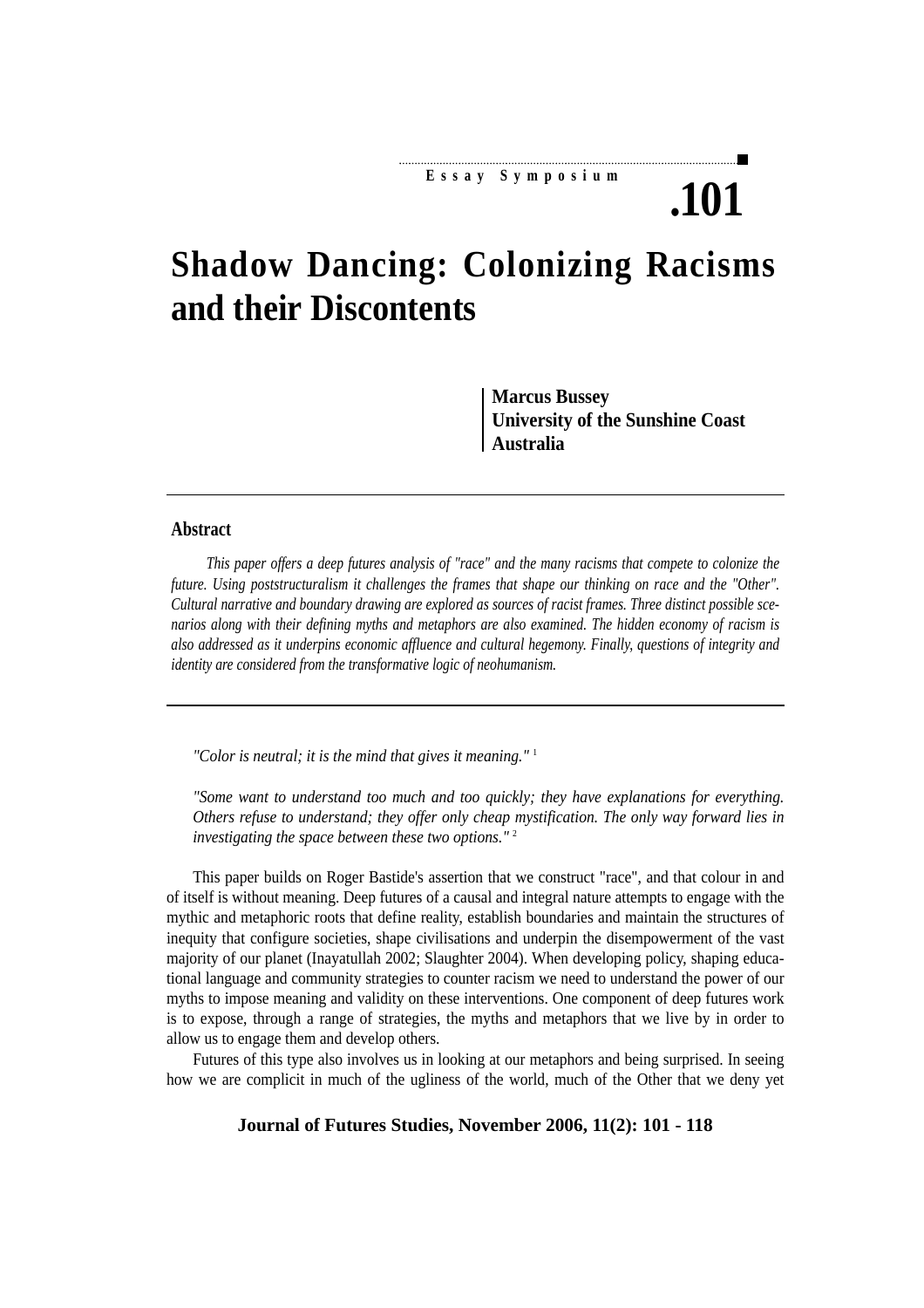which we find in our own metaphors. Thus Jacques Derrida reminds us that the Other of democracy can be found in our own enactment of the principle itself:

*The great question of modern parliamentary and representative democracy, perhaps of all democracy, is this logic of the turn around, of the other turn around, of the other time and thus of the other, of the alter in general, is that the alternative to democracy can always be represented as a democratic alternation. (Derrida 2005:30-31)*

This alternation is not so much a binary function of our thinking as the shadow of our own selves – of our fears and hopes as we grapple with the fluid, morphic nature of the social. This shadow infiltrates the best we aspire to and uses our hopes to betray us. So much of human activity involves dancing with our "shadows". Race, in this context, becomes a shadow-metaphor for our own disowning of the humanity that robs us of a sense of uniqueness and power. Thus, following Derrida's example, democracy often ushers in a painful mediocrity (Grundin 1982: 72; Kelly 2006), or anti-democratic forces that usurp the very form that underwrote its ascendancy. Similarly, as we grapple with questions of racism, the ugliness shifts and finds new languages, new tongues to play the political correctness game, to damn the "prophets" and praise the "whores".

#### **Framing the "Real"**

The power of metaphor to shape our social reality has been described by George Lakoff. He maintains that metaphors frame what is meaningful and what is not. Intelligibility depends on the congruence between frame and "reality". He puts it like this:

*Neuroscience tells us that each of the concepts we have – the long-term concepts that structure our thinking – is instantiated in the synapses of our brains. Concepts are not things that can be changed just by someone telling us a fact. We may be presented with facts, but for us to make sense of them, they have to fit what is already in the synapses of the brain. Otherwise facts go in and then they go right back out. They are not heard, or they are not accepted as facts, or they mystify us: Why would anyone have said that? Then we label the fact as irrational, crazy, or stupid. (Lakoff 2004: 17)*

When dealing with social processes that order and structure our sensibilities and inform our values Lakoff's observation has real significance. It is important to explore how our frames – the myths and metaphors embedded in our cultural and social practices - shape social discourse such as that on race and racism. The work of the later Heidegger (1992) also explores this issue, which he describes as "enframing", referring to the process of ordering that creates the logic that destines (privileges) one outcome over another. Futures work picks up on the links between the cognitive humanism of Lakoff and the existentialism of Heidegger and explores frames and metaphors that collude to establish the dominance of specific realities over others.

In this sense, much deep futures research can be seen as an attempt to navigate the space outlined by Giorgio Agamben in the opening quotation. The speculative nature of critical futures analysis disrupts current assumptions of the real, challenging domi-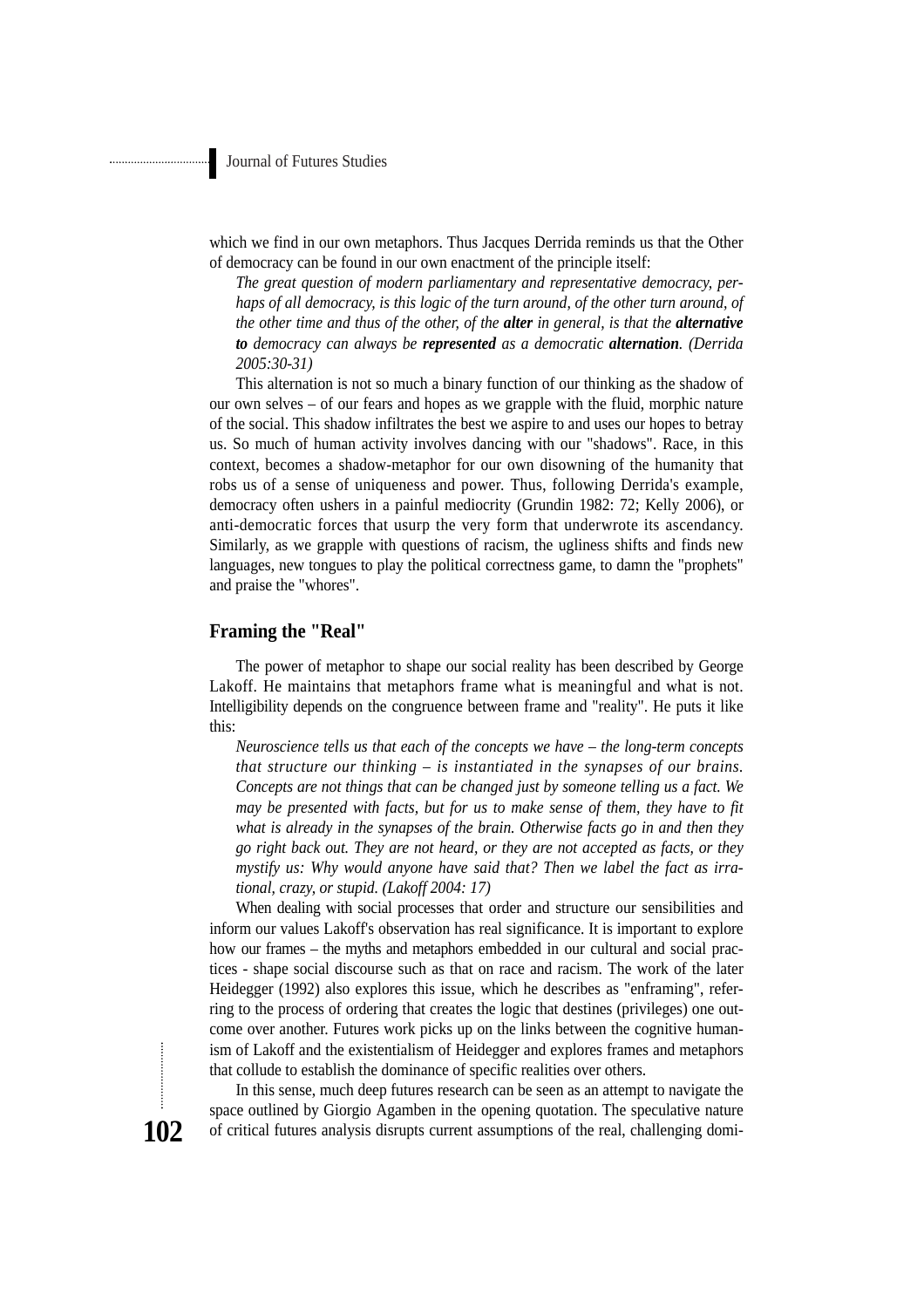nant frames, in order to explore plausible and preferable alternative narratives (Eckersley 2004: 191). Following Agamben, the trick is to avoid categorical foreclosure while simultaneously avoiding the superficiality that results when we skim over intransigent issues in an effort to tell a story that is in fact neither useful nor accessible. The space between explanation and mystification is the rich territory of deep futures; here epistemic and ontological work informs historical, cultural, economic and social analysis and personal agency is linked to formative social imagining.

To explore this space requires the recognition that metaphors, frames, images, and aspirations are central to our value contexts and engage with aspects of this deeper and layered "reality" in order to increase our ability – personally and collectively – to actively engage with the present in the knowledge that, as Richard Slaughter puts it, "the future can be shaped by the careful and responsible exercise of human will." (Slaughter 2004: 37) This "will" burns like a little candle surrounded by the shadow of the multiple, the fluid and the possible. The task is to reframe the real, because while we accept the dominant discourse – or for that matter, any discourse – unquestioningly we are trapped by the limitations inherent to that worldview.

## **Boundary Drawing**

The following analysis hinges on the assumption that cultural narrative has its roots in the mythic forms that set and maintain the boundaries that inform identity. For instance, Zygmunt Bauman describes the fluid boundary drawing of early to high modernity and links it to the emergence of a pathological form of anti-Semitism that lead ultimately to the holocaust.

*It is the assertion of this study that the active or passive, direct or oblique involvement in the intense concerns of the modern era with boundary-drawing and boundary-maintenance was to remain the most distinctive and defining feature of the conceptual Jew. I propose that the conceptual Jew has been historically construed as the universal "viscosity" of the Western world. (Bauman 1989: 40)*

Much of the present anxiety that characterizes racial discourse can be attributed to the lack of stability in our boundary practices. Robert Manne recently underlined this fluid condition and compares current levels of Islamophobia to the pervasiveness of anti-Semitism suggesting that both exist outside more limited forms of racism.

*There is a real question about whether or not it is appropriate to call...fantasies about Islam and Muslims "racism", or whether [this] kind of thinking... belongs more accurately to another contiguous species of prejudice spanning, religion, culture and ethnicity: namely, anti-Semitism. (Manne 2006: 33)*

Manne's suggestion reflects similar issues to Baumann's mapping of anxiety levels, fluid history and the collapse of coherent boundaries with Modernity. The multicultural world that has been promoted as a result of such boundary-flexibility has as a result been heavily criticized in recent years as conservatives attempt to discredit the exercise and redraw traditional boundaries based on the reaffirmation of the values of the majority.

The problem is outlined in the Murdoch owned Australian national paper *The Australian* by the conservative commentator Janet Albrechtsen: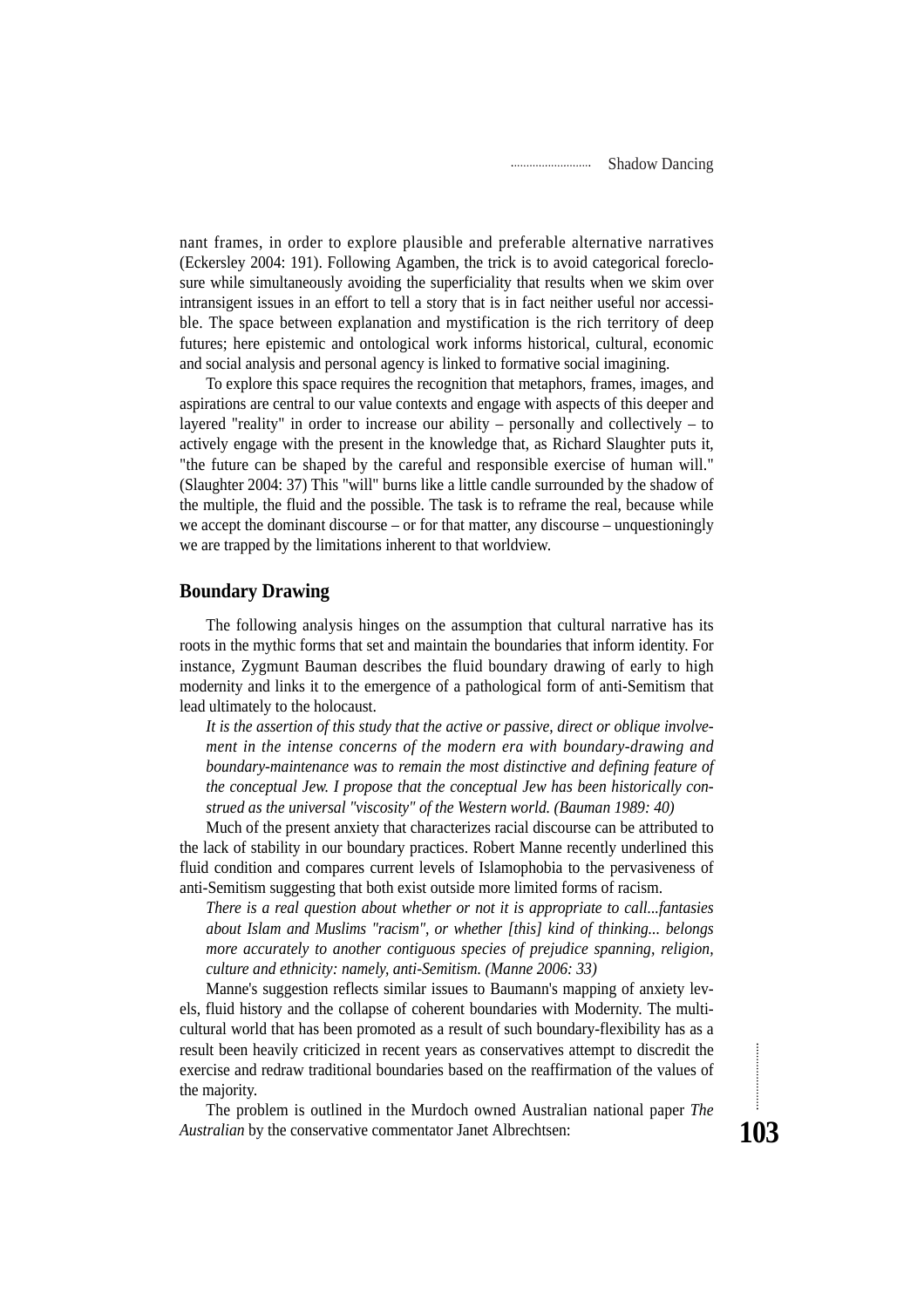*For too long, the multicultural mind-set has acted like a two-pronged censor. It forbids talk that applauds the majority culture. And it's an even more potent censor when it comes to criticising minorities. (Albrechtsen 2006)*

Following this logic multiculturalism can be seen to have enforced tolerance without understanding. In this way it defines social space as a "negative" arena in which our fears and forebodings are disallowed (and hence amplified in the silence) yet not given a "positive" counterbalance and many are, as a result, left with a nostalgia for a mythic past in which boundaries helped us know both ourselves and the other in categorical and comfortable terms.

This nostalgia feeds reactionary policy such as incarceration of asylum seekers and social paranoia as expressed in tensions over difference and violence between gangs such as the riots in the Sydney suburb of Cronulla between December 11-15 2005. So today we find increased anxiety expressed over the Muslim presence in Australia with the chairman of the Ethnic Communities Council of Victoria, Phong Nguyen, noting that "We cannot assume that our children who grow up in a multicultural setting will automatically be accepting of each other". (Chee Chee Leung 2006) Stoking growing Islamophobia the Australian Prime Minister, John Howard, recently identified "a small section" of Australian Muslims as "refusing to embrace Australian values and urged them to fully integrate by treating women as equals and learning to speak English." (Kerbaj 2006: 1) We also find increasingly hostile language in the media attacking multiculturalism as a category.

Albrechtsen  $(2005: 15)^3$  is quite clear on the evils of the multicultural. To her the: *West's multiculturalism created conditions that encouraged the West's fanatical enemies. We were so busy being inclusive, denigrating our own culture, that we were not noticing what was happening. I suggested that Multicultural Man and his lazy cultural relativist thinking needed to be dismantled. A few others were saying the same thing. But not many.*

The problem is that the multicultural is seen by many to have become anemic and relativist. It seems that the values of inclusivity and acceptance are not enough for those who long for stronger ethnic, national, and community identity markers. This question of what makes "us", lies at the heart of how we define our humanity: our sense of self in a rapidly transforming world. When our identity is premised on the defeat, absorption, assimilation or silencing of the other even within the multicultural context, we place limits on what is human, civilized and moral.

One instance of this is the suggestion by Rotterdam councillor Michiel Smit that Arabic be banned as a vehicle of public address in the Netherlands. One supporter summed his position up succinctly:

*There is a big difference between speaking German or English in the Netherlands (languages we understand), and Arabic. Certainly if Arabic is used to preach against us in mosques, because that Arabic is used as a weapon against the Netherlands state. Is that not treason?* <sup>4</sup>

Acknowledging such limited logic, Ghassan Hage sees the human capacity to strip another human being of their humanity as a process of history and present context:

**104**

*After all, the negation of a common humanity – in its more dramatic form a vision*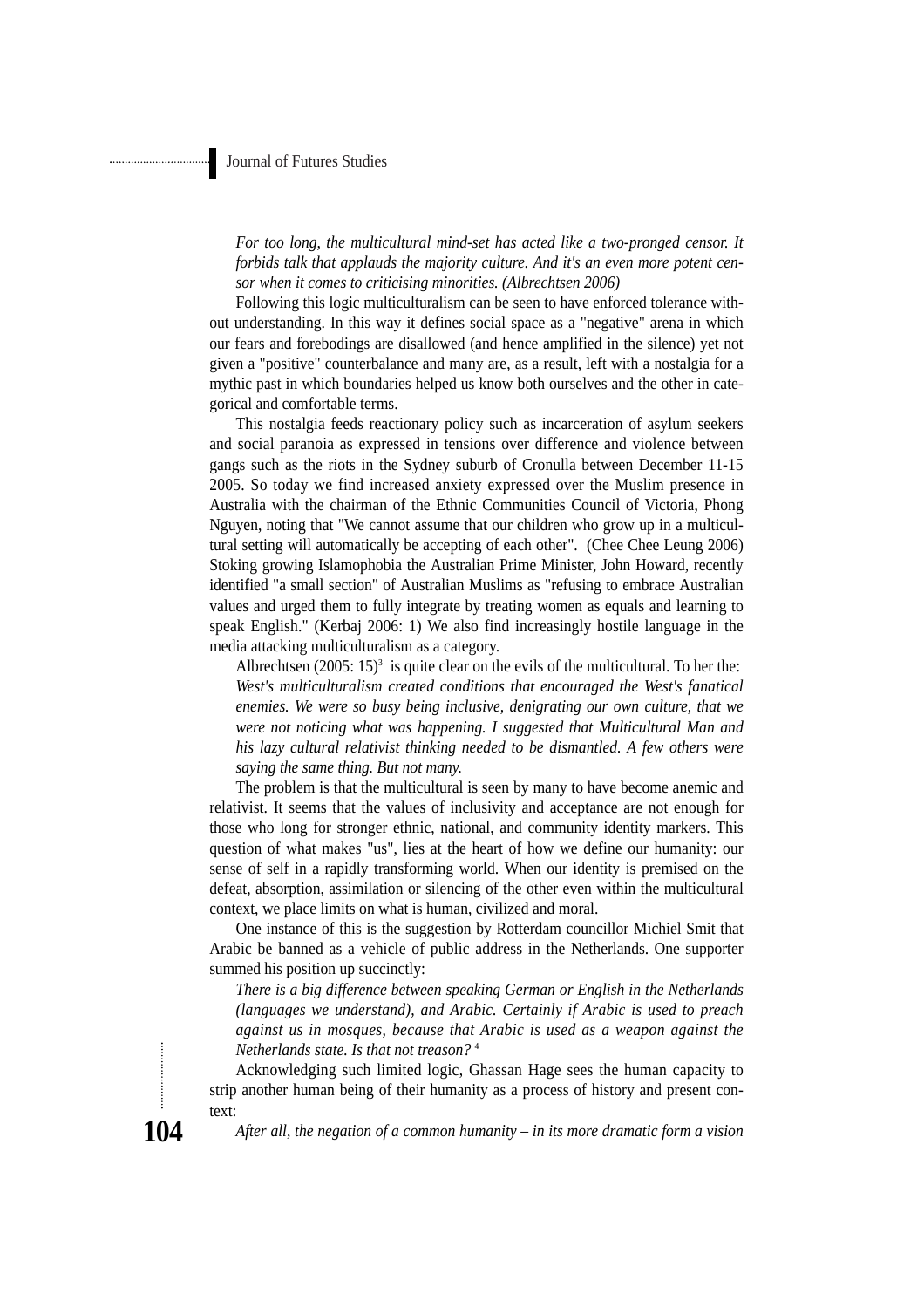*of an abstract dehumanized other where children are not perceived in their children-ness, mothers in their motherliness – is of course inherent to the practice of the Palestinian suicide bomber. Rather than losing that sense of common humanity ourselves in the rush to condemnation, those of us driven by the ethics of social explanation will always want to ask, "What kind of social conditions must prevail and what kind of history must a people have internalized to make them lose their capacity of seeing the other in his or her humanness?" This is not an easy question to ask in the West today because the West itself is rapidly losing whatever capacity it had to see the other in his or her humanness. (Hage 2003: 139-140)*

Not only, he argues are we as a civilisation unable to tolerate the other, we are also unable to tolerate social explanations, preferring instead to take a voyeuristic media driven approach that sensationalizes and distances both the ugly and the subtle. In this way we are captured by images of tattooed youths on the beach at Cronulla inscribing their social alienation on their bodies and mystified, perhaps even repelled, by the "political correctness" of those who attempt to engage thoughtfully with the Cronulla riots. Martin Lehmann for instance, rages in an e-column (December 13, 2005): "The anti-Australian, left-wing mainstream media are having a field day blackening Australia's reputation following the Cronulla riots." Furthermore our tolerance is running increasingly thin in the face of a host of uncertainties bundled together under the banner of globalization.

## **The Future Context**

A futures analysis of this situation acknowledges a triangle of forces (Figure 1) that shapes the contexts that maintain the forms of racism described above. This simple tool, developed by Inayatullah (2005), allows us to unpack the forces at work in generating, maintaining and reconfiguring the present. It acknowledges the fact that no present is absolute, that despite appearances of permanency, cultural process can morph rapidly. In this way we can read the present as simply one possible outcome of a set of possibilities that are almost infinitely variable. Such loosening of the grip of determinism allows us to open up the future to multiple trajectories.

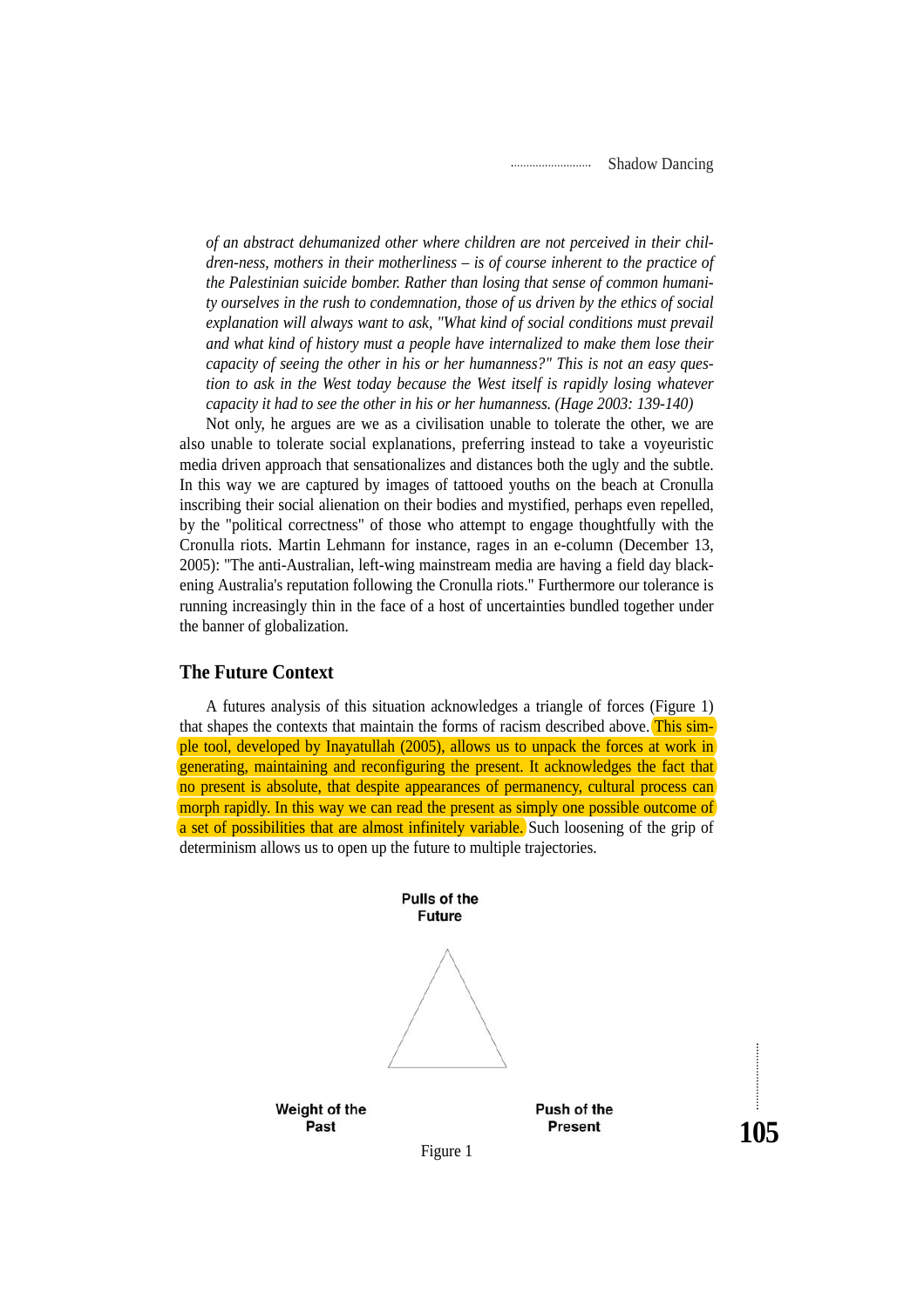Firstly, we have the past weighing us down, shaping so much of our capacity to frame, interpret and problem solve. Here we must face the causal link with today's terrors as well as acknowledge the processes set in place to generate more enlightened solutions. Weights from the past include colonialism, tribalism and patriarchy. We can also add to this list philosophical perspectives and paradigms such as humanism, capitalism, democracy and empiricism.

Each one of these points is significant in defining the present, yet each is more or less significant according to history and context. So for example, in Australia, colonialism is a factor that shapes our self-image by generating values of mateship and loyalty, attachment to "our" British roots and the monarchy, a history of struggle, hardship, the overcoming of heavy odds, etc.. This image obviously does not include the Indigenous people, who have a different account of colonialism, nor many Australians from diverse ethnic backgrounds. Yet it still informs our consciousness as the Prime Minister John Howard of Australia recently observed: "There's no such thing as a nation without a dominant culture. We have a dominant Anglo-Saxon culture. It's our language, our literature, our institutions... You can be part of the mainstream culture and still have a place in your life and your heart for your home country" (Dusevic 2006). These points are therefore context bound and are driven by particular myths and metaphors – the bronzed "digger"5 for example - yet appear as themes and patterns in most national settings.

Secondly, there is the present context. Here we are pushed along by a powerful set of ordering processes – frames - that set *apparent* limits to the possible. This context includes the constraints and enthusiasms that push us in directions that we may not feel comfortable with either as individuals or communities. Such forces are experienced as momentum and include globalisation, the war on terror and fear of the "Other". Ideology in general exerts considerable formative pressure (neoliberalism; socialism; environmentalism; etc.) as does party politics, the media, technology in general, popular authoritarianism and limited and authoritarian democracy.

Once again context is everything. Ghassan Hage cites Ali discussing the fact that "we are all at times *enthusiasts* (Hamas<sup>6</sup>)." (Hage 2004: 139) This observation hinges on the fact that history sometimes forces our hand and that the present explodes with conditions that limit our choices. So, today we find Christian Lebanese who are forced, due to the pressure of circumstance, into supporting an increasingly radicalized anti-Christian Hizb'allah. By the same token, many Israelis are caught up by the same forces of radicalization. Polarization is a condition that takes intense will to transcend as do all the dominant narratives that frame and shape our choices.

Thirdly, the future pulls us forward. Although it does not exist it is present to us as a *shadow of the present*, hence it tends to be colonized in many ways by both the past and the present (Hutchinson 1996: 34ff). Yet it is also the place where hope still exists as a social reality and where we find real alternatives to the business as usual habits of the present that close down our capacity to enact change and transcend the narrow boundaries implicit in so much of past and present experience. This future undoubtedly is a contested space, it acts as a magnet pulling us forward and when apprehended as a context for social renewal it has the potential to reshape the present. Forces pulling us into the future fall into two categories. The first is closed and fearful. Such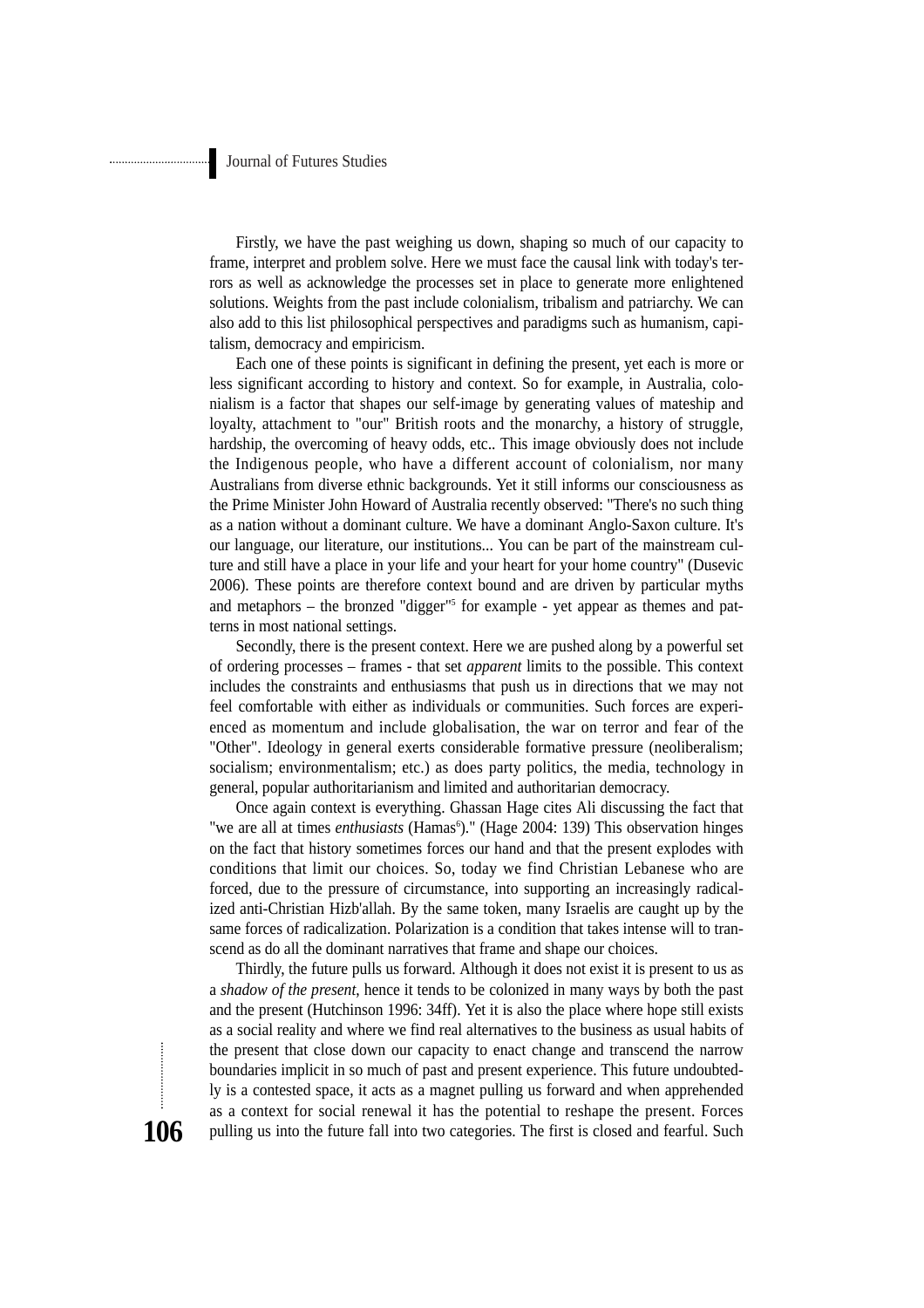futures include our civilisation's fear of decline and fall; the tribalism and sectarianism that simmers beneath the surface of multicultural formulations; shifting demographics; technological determinism and environmental decline. Set against this menacing list we find both naive and strategic hope, civilisational renewal, the reclamation of the commons and an emergence of participatory governance and a trans-racial identity.

As the West faces the prospect of diminution in the face of rapid growth from developing countries (See Appendix 1) the question of its own demise is apparent (Diamond 2005; Meadows, Meadows & Randers 1992). How it frames this prospect, i.e. in terms of a clash of civilisations, a transcendence of the local or, as a globalising inevitability, determines how leaders, economies and their people face the demographic and economic challenge. In this process the future, and how we read it, folds back in on our most ancient, unconscious and cherished stories. One challenge today is to establish frames and metaphors that can generate new futures that are not colonized by ethnic and religious pasts that perpetuate racial and cultural division. Success too is contingent, as Derrida reminds us; the new world "Other" may inhabit a trans-cultural space but is this individual any less oppressed, any closer to the centre? Or, have we truly reinvented the social in which the centre is immanent rather than geographically, historically and politically grounded?

In all this lies the problem of what we don't know we don't know. Here we find the creativity to transform the real and openly engage the humanist narrative of inclusion with broader sweeps of the possible – the "neo" human. It could be that any such transformation is premised on the collapse of agency and structure with an emergent neohumanist stance that embraces otherness as its own shadow. In this, identity is linked to relationship with reality – in its social, natural and human forms. To be human, in this context is to be in relation to Being, as Martin Heidegger (1992b: 245) argues and as the Indian philosopher and mystic P.R. Sarkar (1982: 92-94; 99-101) also maintains.

The difference between Hage's analysis and a deep and critical futures one is that his is set within the first two categories of the weights and pushes of the future. He seeks socio-historical explanations for the present. This kind of future analysis acknowledges an understanding of both as a necessary condition for engaging with the present, yet it contextualizes both within the social imaginary of society in order to generate engagement with the present. In this context we are concerned not just with the probable future but also with possible and preferable futures (Bell 1994: 17-22). Futures is, as David Hicks affirms, a practical and issues based process (Hicks 2004: 165). It is not simply concerned with analysis but uses analysis to inform the present with the reflective capacity to generate alternatives. This insight brings us to the critical question of who owns the future: who is already there shaping it? And, how is 'race' being constructed in that possible space?

## **Whose Future?**

When asking such questions and looking at the future in this way it is important to realize that, as Ashis Nandy observed, one person's preferred future is another's nightmare (Nandy 1993: 1). This alerts us to the ethical and subjective dynamic at the heart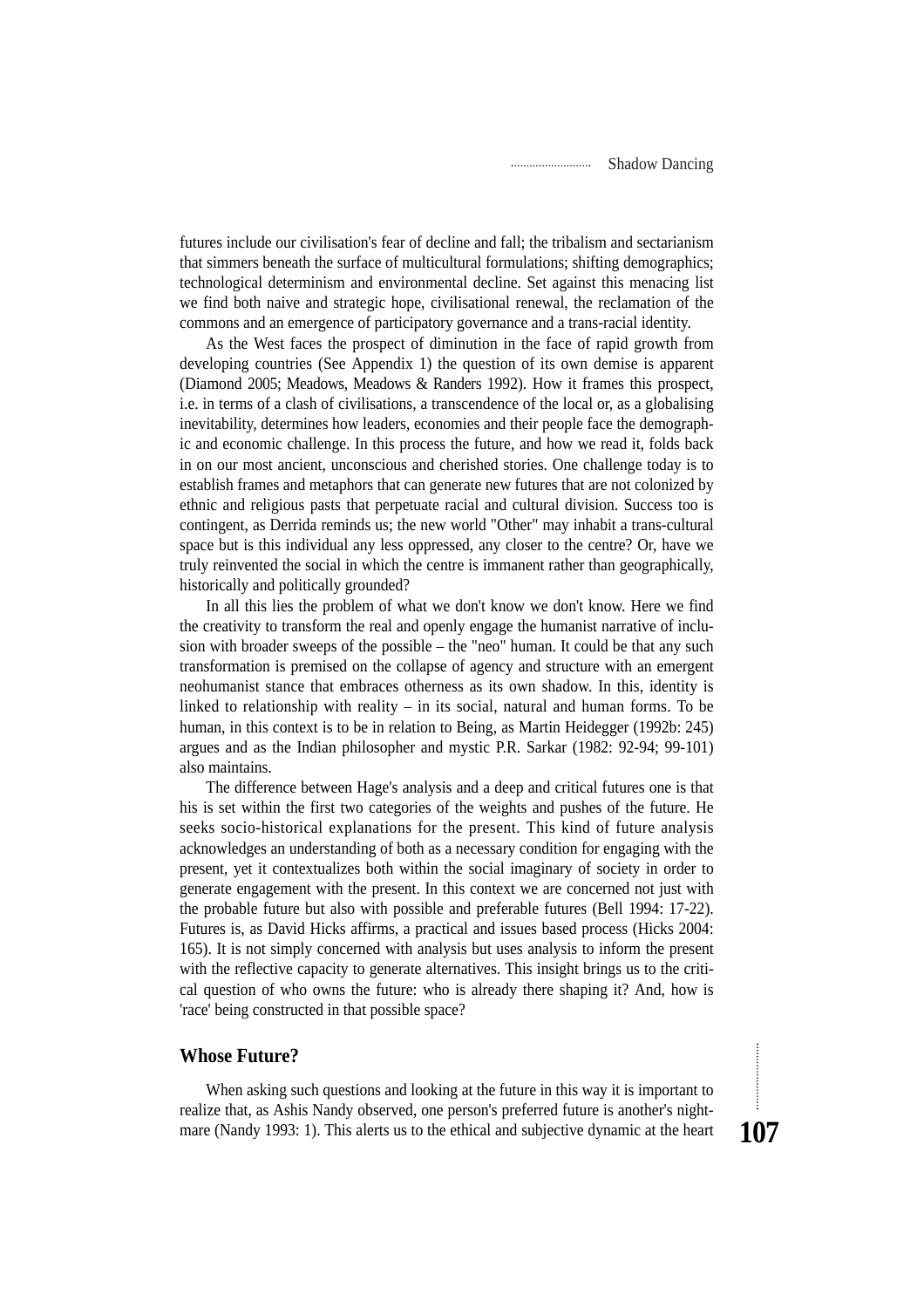of emergent futures. Social ordering is a forever open and contested process (Hetherington 1997: 10-11). Further-more, all solutions are experienced as cultural contexts and are as contingent as they are varied.

Jacques Derrida reminds us that we count the dead differently around the world (Borradori 2003: 92), similarly we weight futures differentially, attributing higher status to some over others. This act of "judgment" is political as it reflects the power to define the preferable, the possible and the probable thus legitimating certain forms of expression – certain futures - over others.

If we take the 2005 riots in France as a recent example of this power to define, we can see in the anger and violence two contesting definitions of what it is to be French. Populist French politician Nicholas Sarkozy had called protesters in the banlieue "scum" days before the riots erupted. These protesters were mostly second generation French nationals with ethnic roots in Africa and the middle east. Many are Muslim and all are poor with unemployment rates as high as 40% (Graff 2005: 24-29). The riots, and comments such as those of Sarkozy, have lead Muslim rap star Médine to ask what does it take to be French?

*Today, with many young people returning to religion as they start searching for their own identities, faith is becoming the difference that's most often pointed out. I'm not just a black guy or an Arab anymore; I'm a Muslim. And that's a code word for alien, someone who's determined not to fit in. But I was born and raised in France. I've been a citizen since birth. How much more "French" can I be? (Médine 2005: 29)*

What is disturbingly ironic here is that Sarkozy is only a first generation French national. What makes the difference? Sarkozy is from an aristocratic Hungarian family and is a practicing Catholic. He is culturally and religiously familiar to the "French" template. In Lakoff's terms, he fits a comfortable "frame" that allows him to avoid the otherness he is attacking. Furthermore, he has the power to define; the rioters in rioting are seeking something of the same lest they succumb to definition. Ghassan Hage found something similar in his research with Hizb'allah supporters in Lebanon. Thus one interviewee, Ali dryly observes:

*What is so strange about saying: "I am not going to let you rob me of all my humanity and all my will?" What is so strange about saying: "I'd rather kill you on my own terms and kill myself with you than be lead to my death like a sheep on your own terms?" (Hage 2003: 139)*

When examining the futures of racism it is important to recognize that the power to define the other is central to how racism will modulate over the coming decades. The inverse of course is equally true, how we define ourselves as individuals, communities, nations and even as a race deeply inform the ability to shape boundaries and transcend the limitations of alienated approaches to being and acting.

How might such violent forms of definition be renegotiated? Zia Sardar explores a future of race as one in which heterogeneity is seen as essential for social health. Sardar is a practical futurist, yet he builds with metaphors, framing his vision of humanity as a garden.

*I close my eyes and think of a future world. A visionary world, thirty, forty years from today. A world not of new humanity but a plethora of old and new humani-*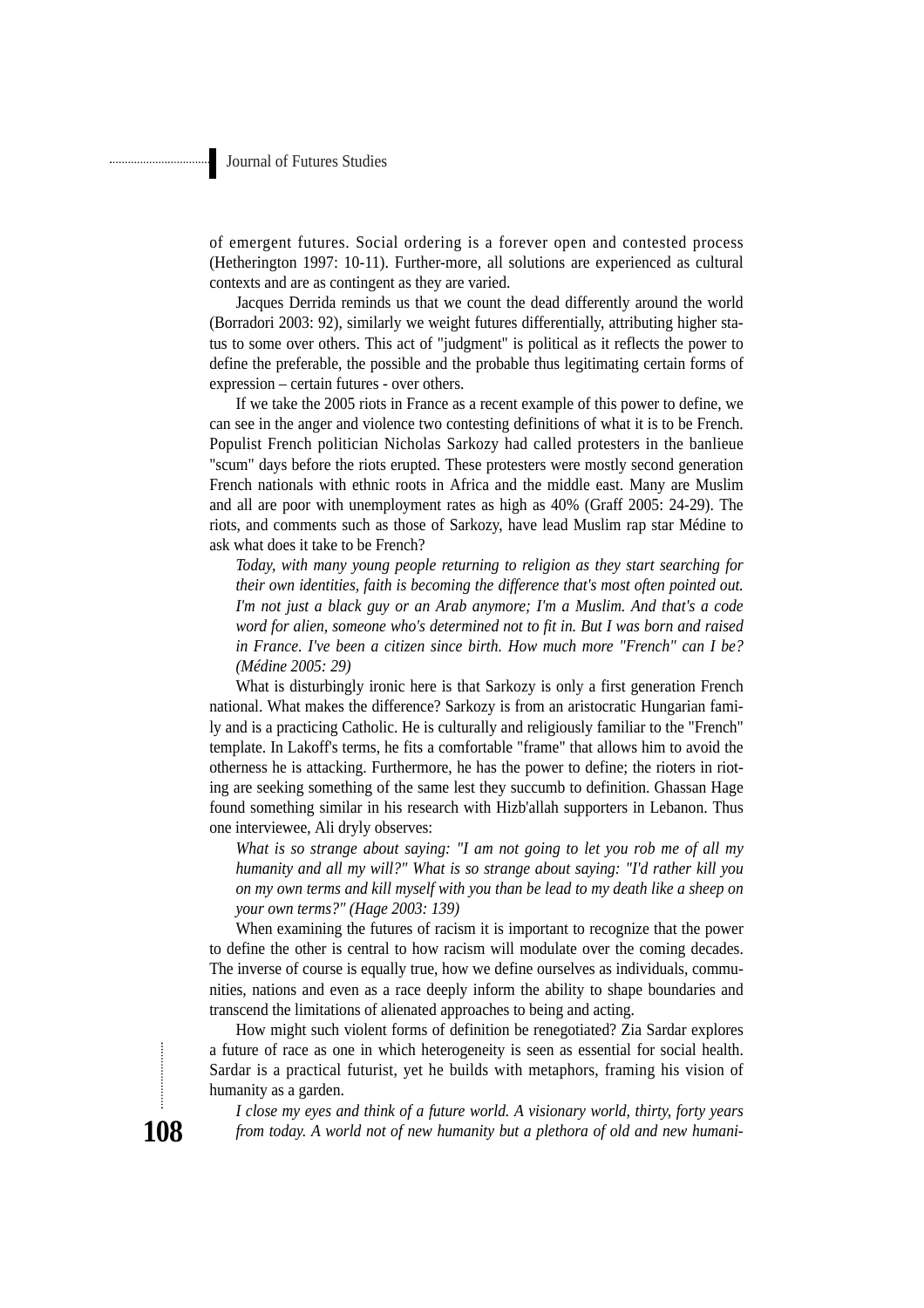*ties. A world where more than one way of being human is not only the norm but is considered essential for the very survival of our species. This is the world as a garden. (Sardar 2005: 13)*

Here identity is recognized as multiple and contextual. To get to this point and continuing the garden metaphor, requires first the planting of the seed, then its cultivation over time. This cultivation will not be easy and involves, as a central struggle, the engagement with identity in its historical context. The weight of the past must be addressed. Thus we return to those elements of western history that, though perhaps not all unique to the West, have coalesced to define the triumphal global rhetoric of the world's only super power and its supporters. Here we can ask what stories, myths and metaphor's derive from the west's collective memory and unconscious to shape and define its relationship to other races, cultures and histories?

## **Self and Other**

These elements have all played key roles in the West's definition of itself, just as they have played identical roles in the Other's definition of self. The postmodern condition has broken down many of the traditional yardsticks for defining self and other. To proceed to re-imagine the self is proving difficult and many are taking refuge today in a retreat into fundamentalisms of all kinds. The polarization that results from such a retreat will either tear the world apart or result, after much suffering, in the emergence of a new world "other".

Sohail Inayatullah, in exploring some of the central myths at the root of the definition of the other concludes that we must both be able to empathize as well as retain our moral compass. Moving beyond the mono-cultural tendency of globalization will demand this of us.

*This means thinking like others, understanding their concerns. It does not mean losing sight of one's foundational values – gender equity, human rights, for example – but expanding them. Cultural relativism is not an excuse for abusing human and natural rights. (Inayatullah 2005: 56.)*

The futures that emerge once we engage with this reorientation become more open and less colonized by dominant images of the other, the fears of contestation and violent definition.

### **The Hidden Economy of Racism**

Before we start looking at images of the future it is important to recognize the obvious, namely that the affluence of the West is not accident. The fact that most westerners seem relatively uneducated about racism and its discontents is also not accident. Today "racism" is a dirty word. Even the most ardent racists-by-actions are determined anti-racists (Hage 2003: ix). Politicians regularly like to be seen in the company of people that are culturally and linguistically different. The whitewash of western culture is almost complete. Yet we in the west are all complicit in the process of Othering that is based on a hidden economy of *racisms* that are both spatially and temporally diffuse.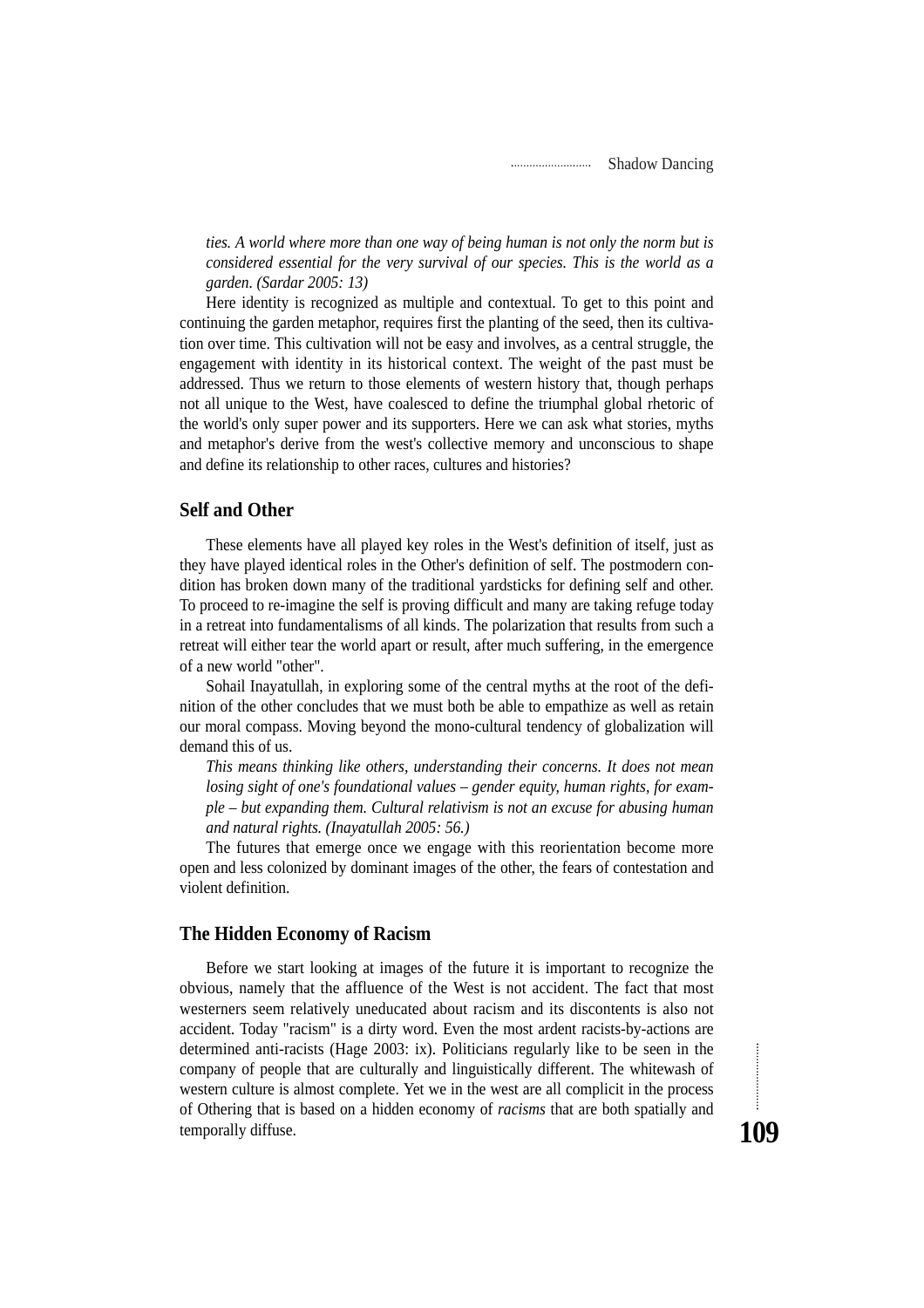...........................

Today's prosperity is built upon centuries of exploitation of indigenous cultures and the natural resources of the planet; today we continue this process under the banner of globalization, yet we are so inured to the imbalances that they seem innate features of the modern landscape; the future, too, is also being exploited with the physical and social resources of future generations being strip mined for the benefit of a generation that will never have to pick up the tab.

Thus we are indebted to the ghosts of racisms past, present and future. Figure 2 summarizes this condition of indebtedness playing with the images of the Ghosts of Christmas Past, Present and Future as experienced by Mr. Scrooge in Charles Dickens' moral fable *A Christmas Carol*.



Figure 2: Differential Costing: Fixing the Books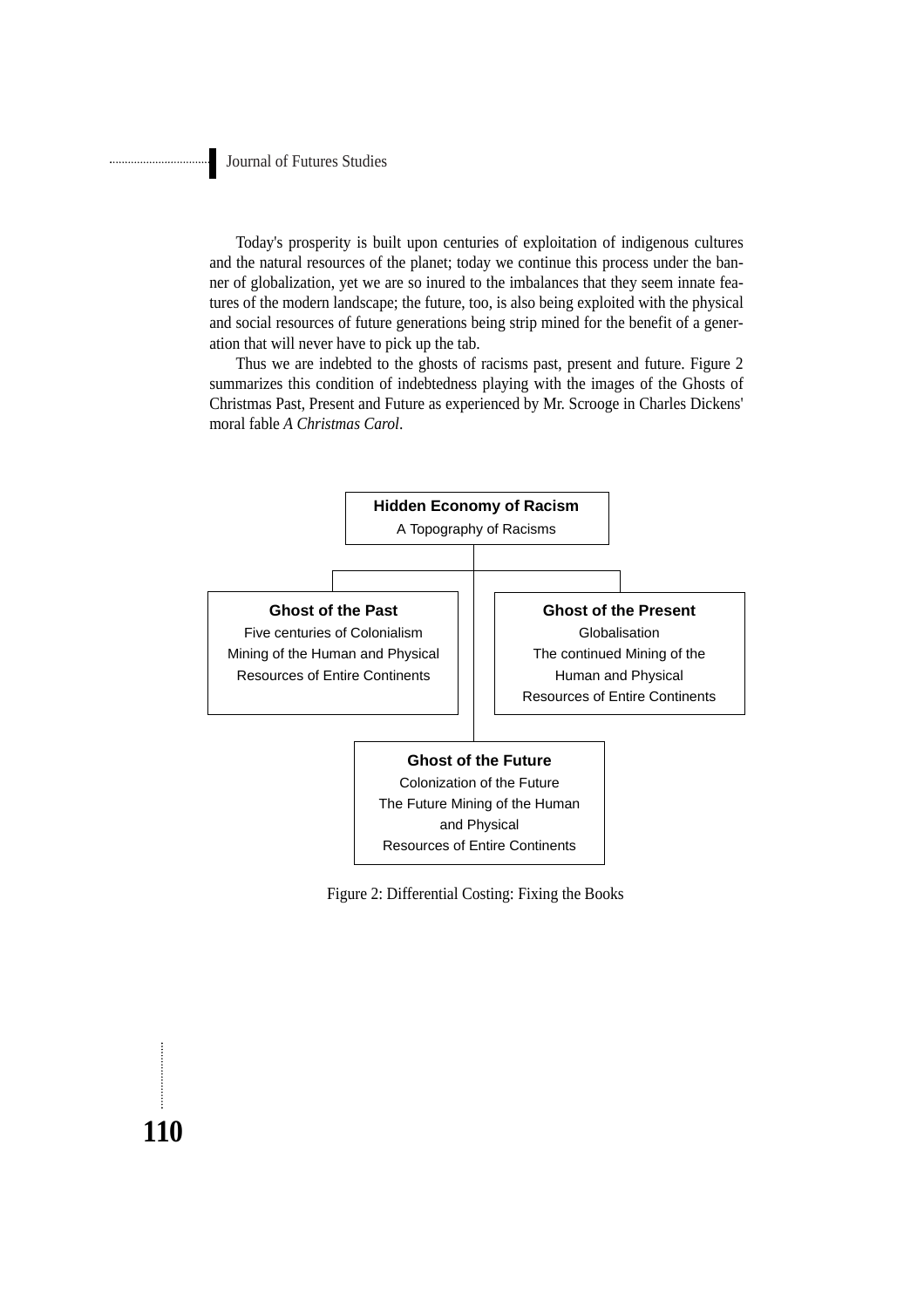The point is that all in the west are complicit in this process. This is true whether we are poor and inhabit the margins of prosperity and power or whether we are rich and clearly benefiting from the structural inequities built into our civilisation. Furthermore, this hidden economy has been exported world-wide and has included most of humanity in various forms of tribalism and racism that builds profit and loss into social and racial ranking.

As the future is the result of both personal and social choices made in the light of history and the cultural myths and metaphors that shape our perceptions of self and other, it comes to be seen as a contested field, not so much of endless possibilities, but of clear choices and divergent socio-historical processes. This does not mean that the future is closed, only that it is not totally open. There are logical and necessary trends that are readily studied<sup>7</sup> and can be seen moving from the past into the future. It is only when we look into the future with this in mind and see futures that are undesirable that we are alerted to the present as a field of human engagement that needs foresight and ethics as the corner stone of both government policy and community and individual engagement.

#### **Three Futures**

Richard Eckersley (2006) considers three futures as most pressing in terms of our history (weight), our current political, economic and social climate (push) and the contested images of the future (pull). These he describes as:

**Apocalyptic Nihilism**. This is a "We can't do anything about it, the problems are too big" scenario in which we play hard, build walls, wait for the inevitable and decline. In the west this is a time of decadence and indulgent longing for the good old days; for the rest, it is a time of suffering and anger.

**Apocalyptic Fundamentalism**. This is an "It's too hard dealing with issues of self determination, responsibility and agency" scenario in which we surrender mind and will to a confident faith that assuages us of both guilt and responsibility. This is the "end of times" and only submission to dogma and the fight between good and evil make sense of reality.

**Apocalyptic Activism**. This is an "It's now or never, it is time to engage with the real issues, and redefine the possible on our own, more human, terms" scenario. Here individuals and communities actively seek solutions to immediate and long-term problems. This is a time of social foresight and a mix of hope and fear.

Looking at these three futures from a macrohistorical perspective (Galtung  $\&$ Inayatullah 1997) provides strong metaphors to deepen our understanding and the implications for an analysis of racism. Inayatullah describes the condition of apocalyptic nihilism in terms of a divided world, characterized by the west versus the rest, in which big gates and big dogs control access to privilege and power. Apocalyptic fundamentalism becomes for him a return to the Caliphate, this is a return to the past in which authority comes from above, women are confined, technology is limited and certainty returns. His preferred future parallels the time/space of apocalyptic activism and is described as Gaia-tech. This is where technological development parallels the development of human consciousness so that social justice, gender equity and sustain-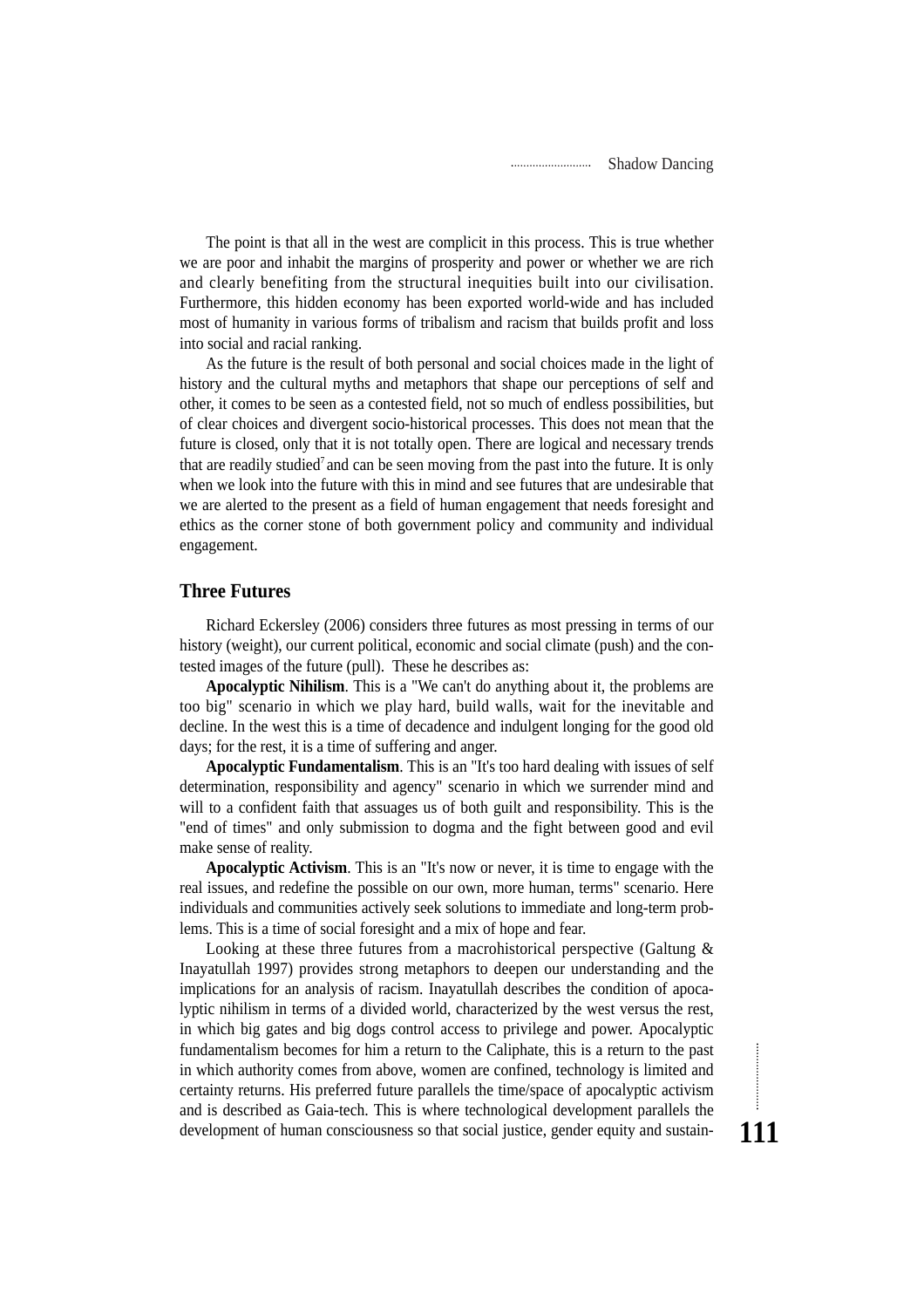able economic practices define reality. This is not a utopia (no place) as such an idea brings closure; rather it is a eutopia (good place) in which the social imaginary continues to unfold and agency is not confined to structure but participates consciously in its development (Inayatullah 2005).

Table 1

Such an analysis is summarized in the following table:

| <b>Future Scenario</b> | <b>Underlying Myth-</b><br><b>Metaphor</b>                     | <b>Macrohistorical</b><br>View | Type                          |
|------------------------|----------------------------------------------------------------|--------------------------------|-------------------------------|
| Fortress World         | Conflict and Decline<br>(Heroic/Patriarchy)                    | Divided World                  | Apocalyptic nihilism          |
| <b>Tribal World</b>    | Anarchy and the Abyss<br>(Tragedy/Dystopia)                    | Caliphate                      | Apocalyptic<br>Fundamentalism |
| Neohumanist<br>World   | From tribal to Thrival<br>(Co-creation/Communal)<br>$-Glocal)$ | Gaia tech                      | Apocalyptic activism          |

In applying these scenarios we can explore some possible definitions of "race" and who the new world "other" might be. Here it is important to recognize, as Manne suggests above, that race is just one condition for otherness, there is also gender, class, youth, senescence and disability. Each category a condition too easily essentialised when in fact they modulate, inform and reinforce each other's "Other-ness". Bell Hooks (1994: 77) for instance, notes that black feminist scholarship is increasingly examining the interconnection between race and gender and challenging the "reinscription of conventional oppressive hierarchies" that underpin much traditional scholarship. The counter balance to this essentialism she argues is the interrogation of the author's location within the matrix of power relationships. Hence my maleness, whiteness, middle classness, middle-ageness and Australianness are all conditions worthy of deconstruction within this context. The point here is that these structures of identity confine our potential to specific trajectories. Otherness modulates according to context and this is what gives scenarios their power but also confines them to the realm of the "never to be".

In exploring the futures mapped out in table one we find a range of possible new world "others" emerging. In the fortress world say of 2100 Caucasians make up 10% of the total world population yet still hold the bulk of the power. This is a troubled time as the population is also ageing and employing young non-Caucasians in many primary areas. The military is big, as is security in general; alien populations are kept out; ethnicity is deeply linked to wealth and prestige. Many definitions are applied to the radicalized other, they include: "undeserving", "alien", "lazy" and "inferior". But there is fear behind the stereotypes. Tragedy and disaster wait in the wings as all who accept this myth know that after decline comes the fall.

The tribal world is a fundamentalist world of binary opposites: good and evil are literally "black and white"; the new world "other", for both sides, is fanatical and violent, unenlightened and immoral. Both sides have simplistic almost caricatured understandings of the other. Women are disempowered in this tribal environment and tech-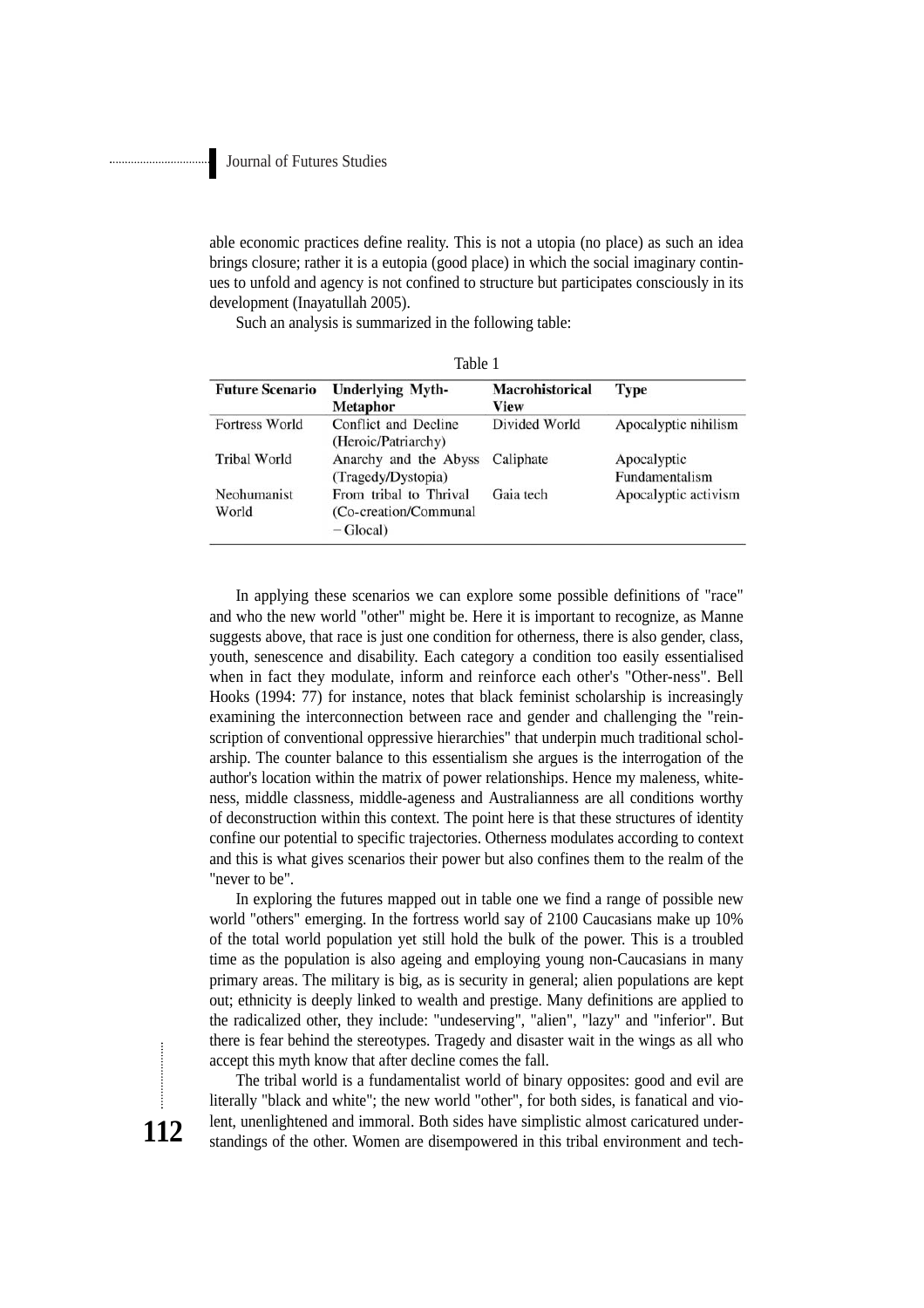nology is not trusted, what counts are the ties of blood and family; locality has won over universalism and markers of identity are worn on the body, but as race has triumphed in the local it has also failed in that by sustaining distinction over our common humanity it has lost sight of vision, a transformational future and an end to violence.

The neohumanist world holds out hope, yet it is deeply conflicted. As Inayatullah points out, it is driven by gaia-tech but it is the furthest out (temporally) in terms of likelihood (Inayatullah et al. 2006). It is a possible "destination" but the issue of immediate concern is how much pain will we need to experience before such a scenario can begin to unfold? The futurist James Dator (1996: 559) once quipped that he would like to skip the  $21<sup>st</sup>$  century and get to the  $22<sup>nd</sup>$  because it would certainly be rosier than humanities' immediate future. There is an ambivalence in this future scenario. Neohumanism as a philosophical principle envisions a humanity that recognizes itself in all beings, it privileges synthesis, benevolence and holism. It is weak however on structure, in the sense that it has no clear place for hierarchy as a principle of social order, yet it is not socialist, placing a premium on personal liberation coupled with social engagement. Perhaps the best characterization of race in this future is the garden metaphor that Sardar proposes; but it is likely that in the shadow of neohumanism lies the emergence of a hierarchy of relative enlightenment in which Indo-Chinese mystics, or green mystics, or techno-mystics are at the top. In this future the Other might be the materialist, the acquisitive, the empiricist who places analysis over synthesis. What is interesting with this scenario is that "race" as a category is subsumed in other categories of difference.

It is important to play with these categories and ask both meaningful and whimsical questions. Consider for a moment that the population of the west is shrinking visà-vis the rest of the world. At the current rate of global population growth it is estimated that by 2030 there will be only about 12.5% Caucasians on the planet (Appendix 1). Of course, power is not commensurate with numbers but such a ratio will have real meaning for how "otherness" is defined. What will English be like? Will it be Sino-English or Hindu-English? Or a mix?<sup>8</sup> Who will constitute the managerial class and what will be their affiliation to place and ethnic identity? How will issues of access and equity be dealt with? What kind of governance will exist to manage the aspirations of the majority of humanity?

## **Opening up the Future**

When we open up the future we engage with the power to define identity and shape our personal and social trajectories. We move into the space between certainty and mystification described at the opening of this paper by Agamben. In this space there is not only fluidity, the openness to possibilities foreclosed in the other categories, there is also opportunity: we can explore the frames that shape our meaningmaking and individually and collectively generate alternative metaphors that modulate the conditions that energize racial discourse.

Even a simple analysis, such as that afforded by the futures triangle and scenario building, enables us to begin to peel away the veneer of the present, the ego I-centred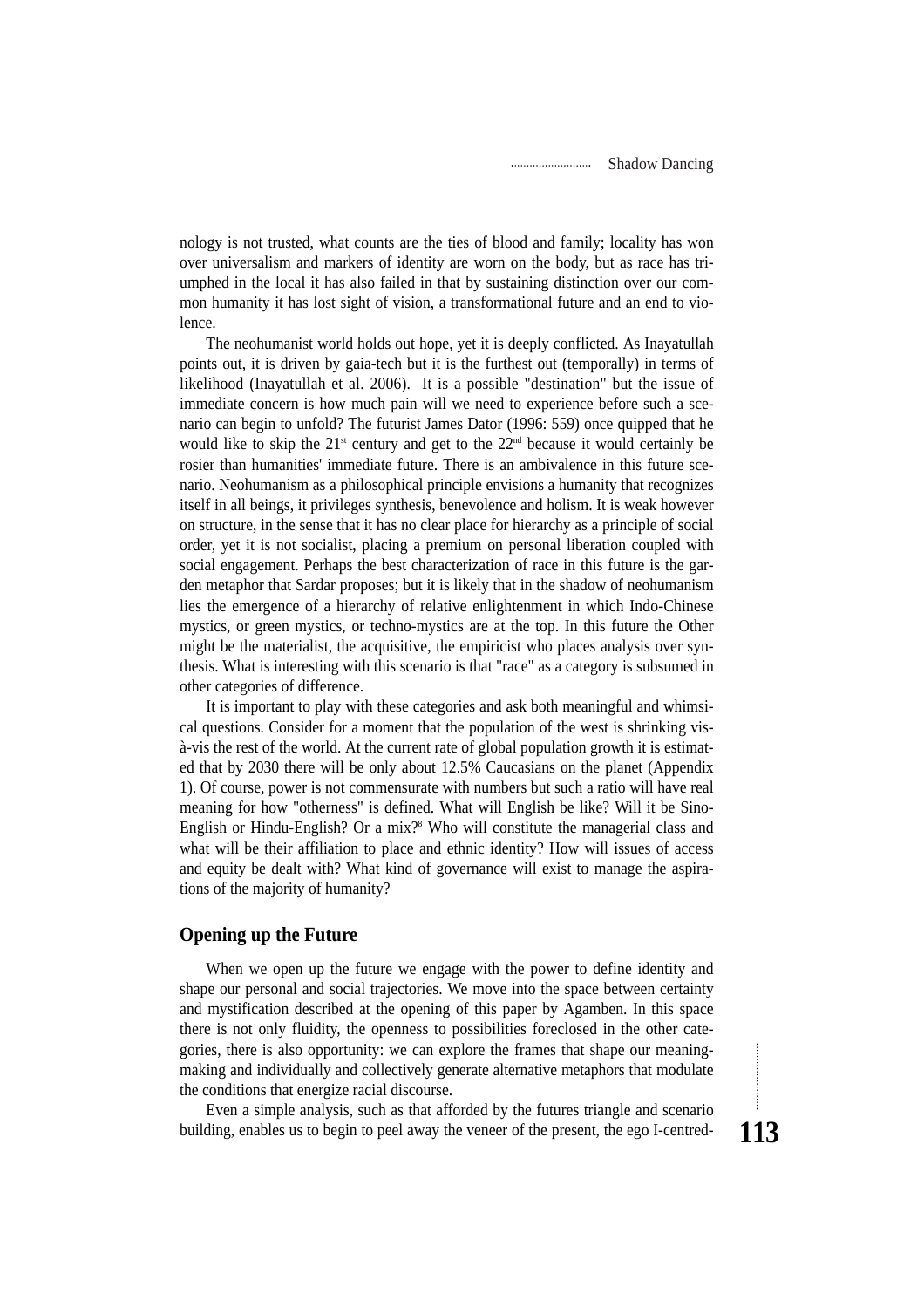ness which is atemporal, and open us up to creative engagement with the spectrum of "racisms" that inform reality. In this process racism becomes a fellow traveler with other forms of oppression. Each is context bound and some, such as anti-Semitism (if we accept Baumann's analysis), transcend traditional boundaries and modulate, acting as a magnet for unspecified and inarticulate fear and anger. In this process hope must be realistically balanced with the powers that sustain the present configuration.

Today we live in the shadow of the fortress and the tribe. The future is colonized with a host of images linked to fear and decline. Salvation from such fears requires the surrendering of hope. In this context, as we lose hope the term "racism" is sublimated by the rhetoric of the commonsense and amnesia. Thus Ghassan Hage observes that no one today in Australia is a racist (Hage 2003: ix) and we find many in Australia are impressed by Keith Windschuttle's revisionist history *The Fabrication of Aboriginal History* (Windschuttle 2002) in which him minimizes the effect of white colonizing on Australia's indigenous population. Words hurt and the term "racist" is a hurtful word. Today we talk about security, justice, democracy, tolerance, multiculturalism, free trade, globalisation, liberation, self-determination, and even freedom and yet we are still being racist. Such terms stripped of social context and historical understanding are simply the rhetoric of the colonizer and will confine our social trajectory to either the fortress or the tribe.

The new world "other" in this context emerges from the shadows and claims their right to be exploited in the name of free trade and personal agency; the new world "other" steps forward to be subjected to inferiority in the name of democracy, liberation and security; this other "Other" is known to us all today. It is our shadow self, the one we dance with in our nightmares. This *Other* is the victim of the structures that maintain power through class, gender and ethnicity. There are many "others" joining the impoverished as they queue in the hope that they too might somehow make that one in a million leap from otherness to happiness.

When we question the future we can challenge this line of "logic". We can ask, is this our destiny? Are human beings innately racist, innately tribal? We can begin looking at and participating in creating alternative futures. Such futures push us to expand human identity and consciousness, to take seriously Bastide's assertion that colour is neutral and act on it. In seeking to escape the shadow dance it is worth considering another context, the time of gaia-tech where apocalyptic activism becomes the *modus operandi* that defines the social and reclaims the alienated individual from their "otherness". The pressures of the present – demands for sustainable economics, global economic and social justice, gender equity and a re-imagining of what it is to be ecological beings – underpin a shift in consciousness that define a neohumanist moment.

The "Neo" here, meaning *new*, pushes humanism out of its narrow preoccupation with the human and forces an engagement with our broader humanity, our relationship with the social and ecological world. Neohumanism has the potential to underwrite the transcivilizational future that reconfigures identity (Bussey 2004: 199-209) and offers the possibility of human action that is personally, socially, environmentally and spiritually sustainable. Then we can build unity, deal with injustice and develop a deeper understanding of the social and what it means to be a leader.

What might the other be in this context? Perhaps, at a deep level, it is our own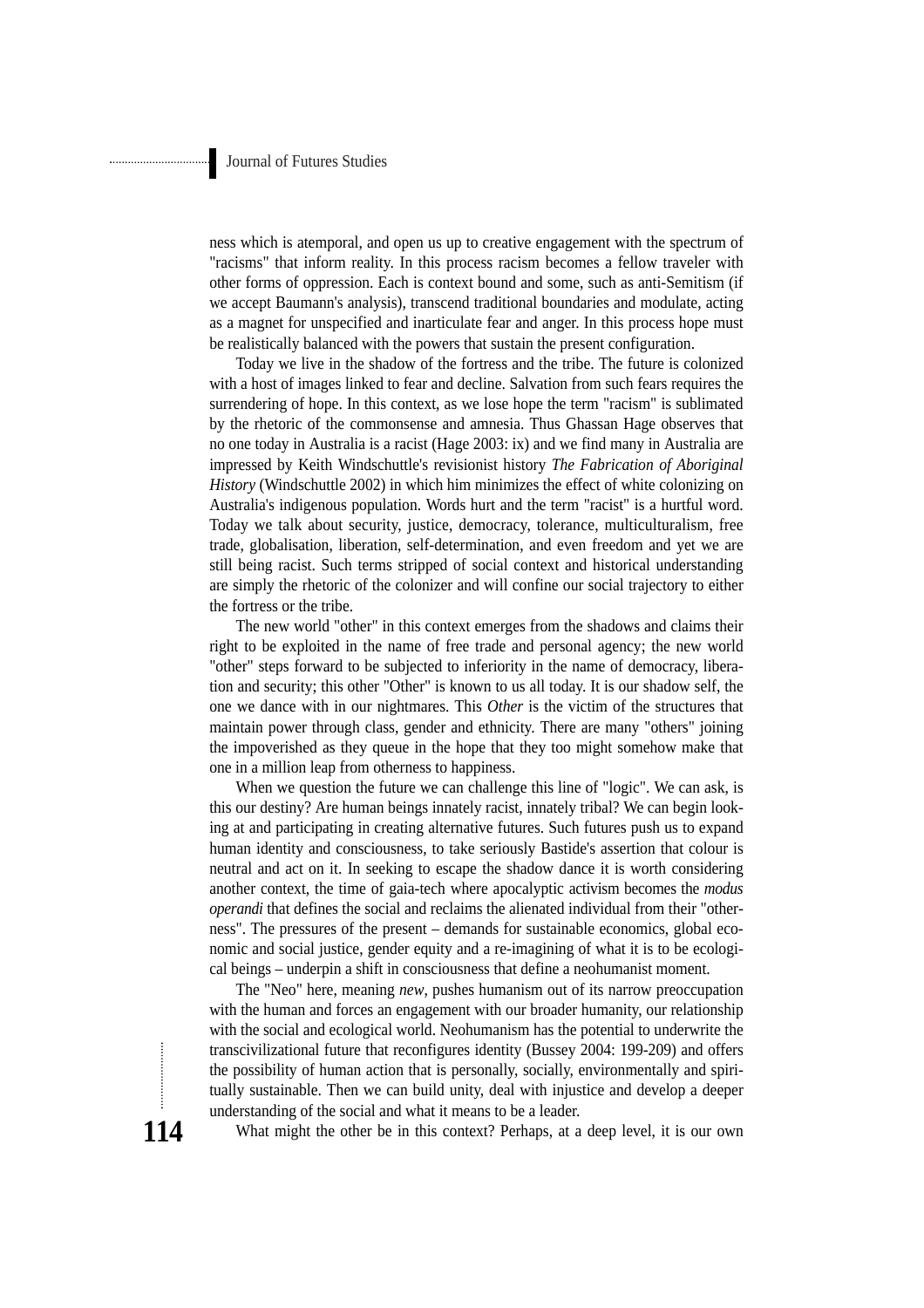**115**

ignorance, our shadow self. Culturally, socially and historically the other will, indeed must, exist in our personal and social imaginings. Racism does not simply fade away, it may, like sibling rivalry, modulate, sublimate and even find resolution in the development of relationship. There is, however, no social terminus at which point resolution emerges. Utopias of this sort are to be shunned. The study of macrohistory allows us to see that the human journey is patterned and that consciousness is processed through the return of problems over time (Galtung and Inayatullah 1997). Deep futures allows us to engage with this patterning in the present in order to both individually and socially engage change and the issues of definition, power and discrimination.

Only when we can do this can we truly take to heart the advice of that multiplyothered rapper, Médine who, though he is both young and alien in his own country, still has the wisdom to see what so many cannot.

*We need to make peace with the things that make us different. (Médine 2005: 29)*



Figure 1: Population in Industrial vs. Developing Countries, 1970 and 2000, with Projections for 2010 and 2030

Source: U.N. Population Division. World Population Prospects: The 2004 Revision (New York 2004).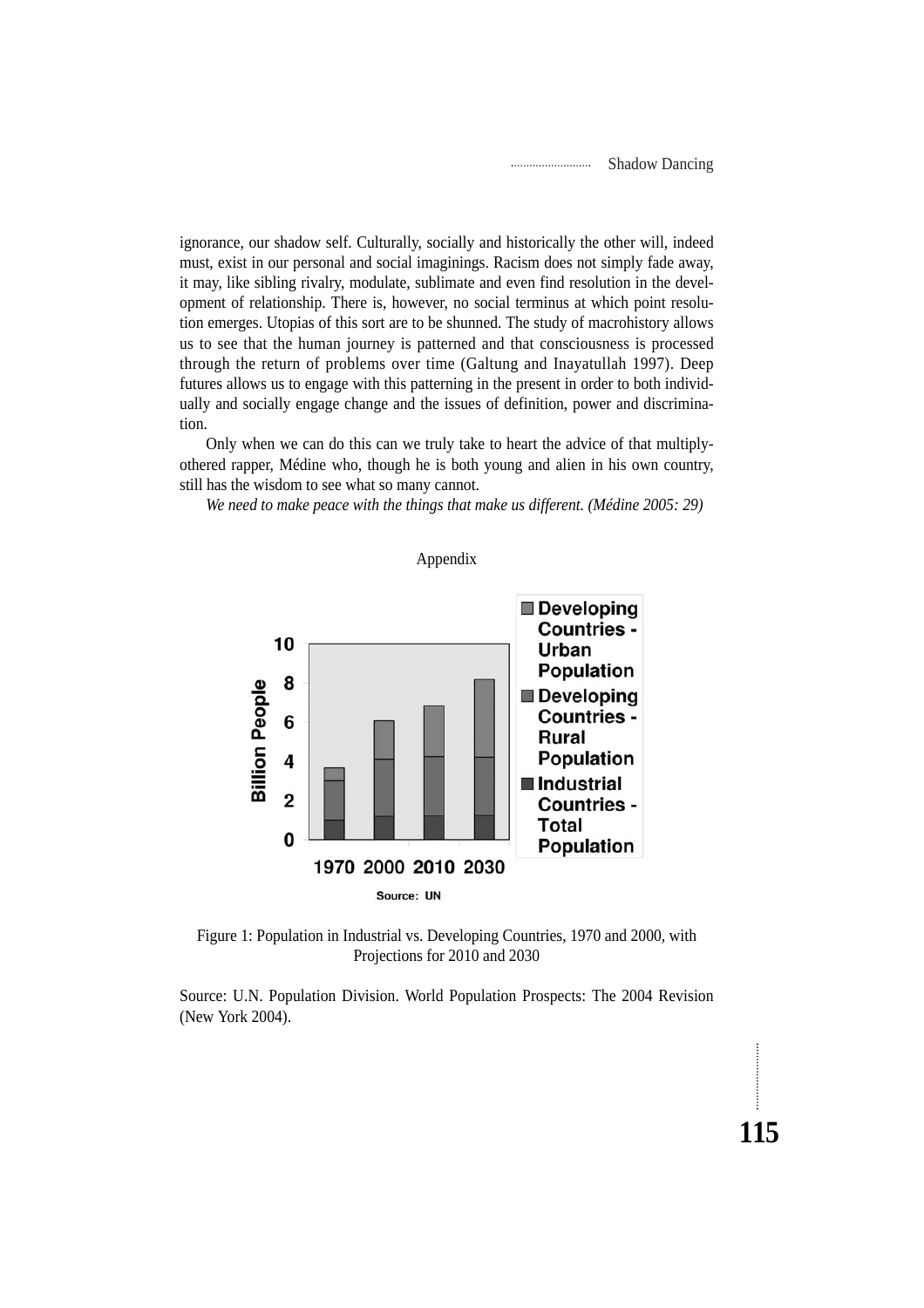## **Correspondence**

Marcus Bussey University of the Sunshine Coast Faculty of Arts & Social Sciences Box 879, Maleny, Queensland 4552, Australia Email: MBussey@usc.edu.au

### **Notes**

- 1. Bastide. 1967. P. 312.
- 2. Agamben. 1999. P. 13.
- 3. Quoted in Inayatullah, S. "From Multiculturalism to Neohumanism: Pedagogy and Politics in Changing Futures." In Inayatullah, Bussey & Milojevic. 2006. P. 37.
- 4. Quoted by Paul Treanor on http:// web.inter.nl.net/users/Paul.Treanor/eulang.html "Language Futures Europe."
- 5. "Digger" is the affectionate Australian description of an Australian soldier from the First World War.
- 6. *Hamas.* The Palestinian word for "enthusiast".
- 7. See Slaughter, R. & M. Bussey 2005. For an overview of methods and techniques used in futures research.
- 8. See for instance a recent Time Magazine article on the rise of Chinese. Ramzy, Austin. 2006. "Get Ahead, Learn Mandarin." *Time Magazine*. August 7. Pp. 44-50.

## **References**

- Agamben, G. 1999. *Remnants of Auschwitz: The Witness and the Archive*. New York: Zone Books.
- Albrechtsen, J. 2005. "End of an Innocent Age." *The Australian*. July 27th. P. 15.
- Albrechtsen, J. 2006. "With Confident, Traditional Values Comes Strength." *The Australian*. August 10th. Accessed at http://www. theaustralian.news.com.au/ story/0,20867,19535842-32522,00. html
- Bastide, R. 1967. "Color, Racism and Christianity." *Daedalus, Journal of the American Academy of Arts and Social Sciences*. 96(2): 312-27.
- Bauman, Z. 2001. *Community: Seeking Safety in an Insecure World*. Cambridge: Polity Press.
- Bell, W. 1994. "The World as a Moral Community." *Society*. July/August. Pp. 17-22.
- Borradori, G. 2003. *Philosophy in a Time of Terror: Dialogues with Jurgen Habermas and Jacques Derrida*. Chicago & London: The University of Chicago Press.
- Bussey, M. 2004. In Sohail Inayatullah, ed., *The Causal Layered Analysis (CLA) Reader: Epistemology and Methodology in Praxis*. Taipei: Tamkang University Press. Pp. 199-209.
- Dator, J. 1996. "A Fish in and out of Water." *Futures*. 28(6)(7): 599-611
- Derrida, J. 2005. *Rogues: Two Essays on Reason*. Stanford: Stanford University Press.
- Diamond, J. 2005. *Collapse: How Societies Choose to Fail of Succeed*. New York: Viking.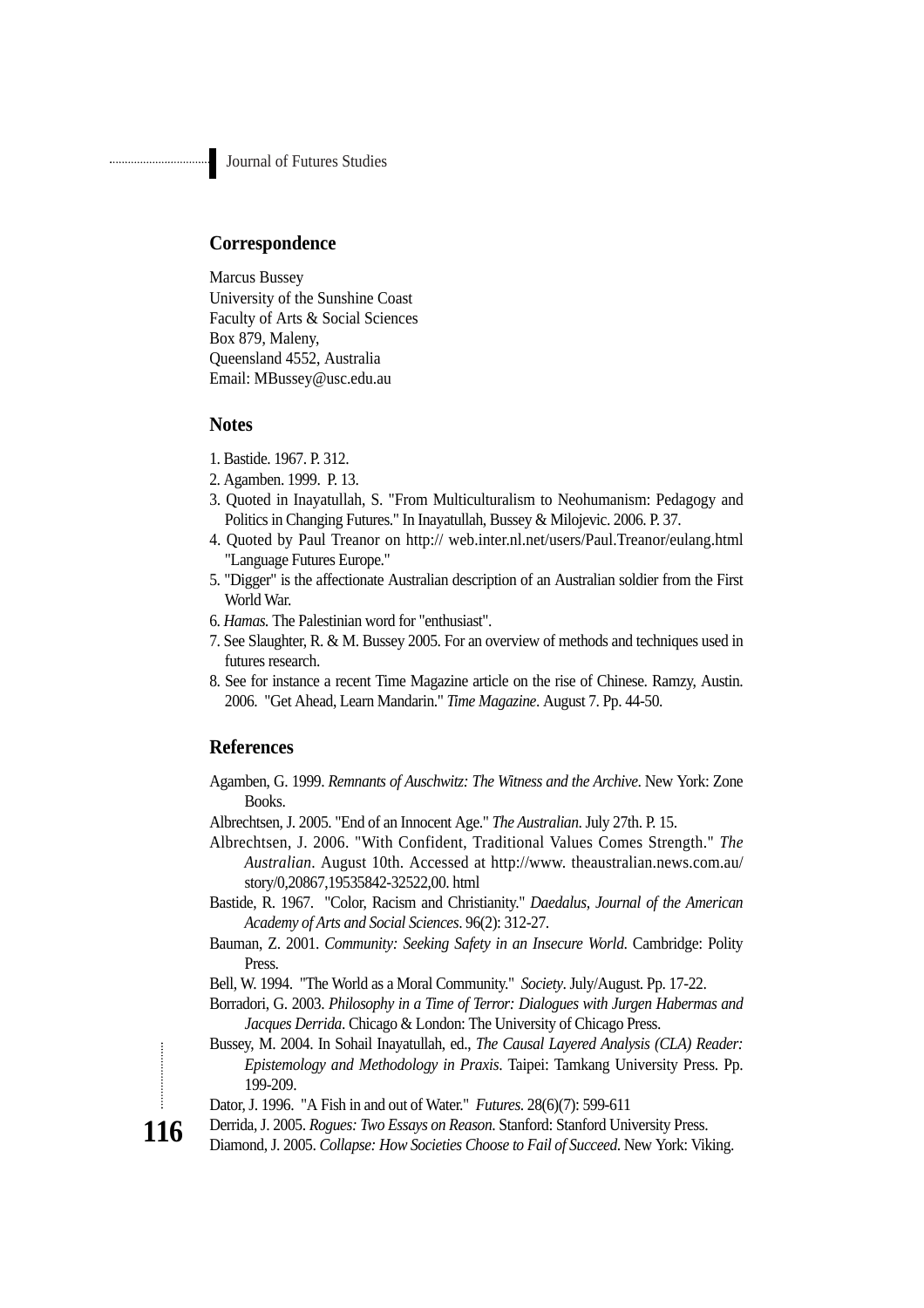Dusevic, T. 2006. "Leader of the Pack." *Time Magazine*. Feb 27.

Eckersley, R. 2004. *Well and Good*. Melbourne: Text Publishing.

- \_\_\_\_. "What's wrong with the official future?" In G. Hassan, ed., *After Blair: Politics After the New Labour Decade*. London, Law-rence and Wishart.
- Foucault, M. 1974. *The Archaeology of Knowledge*. London: Tavistock.
- Galtung, J., and S. Inayatullah. 1997. *Macrohistory and Macrohistorians: Perspectives on Individual, Social, and Civilizational Change*. West-port, Connecticut: Praeger.
- Giroux, H. A. 1997. *Pedagogy and the Politics of Hope: Theory, Culture, and Schooling*. Boulder, Colorado: Westview.
- Graff, J. 2005. *Time Magazine*. Nov. 14th. Pp. 24-29.

Grundin, R. 1982. *Time and the Art of Living*. New York: Houghton Mifflin.

- Hage, G. 2003. *Against Paranoid Nationalism: Searching for Hope in a Shrinking Society*. Sydney: Pluto Press.
- Heidegger, M. 1992a. "The Question Concerning Technology." In D. K. Krell, ed., *Martin Heidegger: The Basic Writings*. San Francisco: Harper. Pp. 307-343.
- \_\_\_\_. 1992b. "Letter on Humanism." In D. K. Krell, ed., *Martin Heidegger: The Basic Writings*. San Francisco, Harper. Pp. 217-265.
- Hetherington, K. 1997. *The Badlands of Modernity: Heterotopia and Social Ordering*. London & New York: Routledge.
- Hicks, D. 2004. "Teaching for Tomorrow: How can Futures Studies Contribute to Peace Education?" *Journal of Peace Studies*. 1(2): 165-178.
- Hooks, B. 1994. *Teaching to Transgress: Education as the Practice of Freedom*. London & New York: Routledge.
- Hutchinson, F.P. 1996. *Educating Beyond Violent Futures*. London & New York: Routledge.
- Inayatullah, S. 2002. *Understanding Sarkar: The Indian Episteme, Macrohistory and Transformative Knowledge*. Leiden: Brill.
	- \_\_\_\_\_. 2005. "Waking up to a new Future." *Journal of Futures Studies*. 10(2): 55-63.
- \_\_\_\_\_. 2005. *Questioning The Future: Methods and Tools for Organizational and Societal Transformation*. Taipei, Taiwan: Tamkang University.
- Inayatullah, S., M. Bussey and I. Milojevic. 2006. *Neohumanist Educational Futures: Liberating the Pedagogical Intellect*. Tamsui, Taiwan: Tamkang University Press.

Kelly, P. 2006. "Clever Nation Notion." *The Australian*. August 10th. Access at http://www.theaustralian.news.com.au/story/0,20867,19867066-12250,00.html

- Kerbaj, R. 2006. "Howard Tells Muslims to Learn English." *The Australian*. September 1st. P.1.
- Lakoff, G. 2004. *Don't Think of an Elephant: Know Your Values and Frame the Debate*. Melbourne: Scribe Short Books.
- Chee Chee Leung. 2006. "Most Pupils See Muslims as Terrorists." *The Age*. February 6th.
- Lehmann, M. 2005. December 13th. Access at http://www.australian-news.com.au/ Cronulla\_riots.htm
- Manne, R. 2006. "Yes, Virginia, There is a Clash of Civilisations: Islam, Islamophobia and Australia." *The Monthly*. August. Pp. 32-41.

Meadows, D., D. L. Meadows and J. Randers. 1992. *Beyond the Limits*. London: Earthscan. Médine. 2005. "How Much More French Can I Be?" *Time Magazine*. Nov. 14th. P. 29.